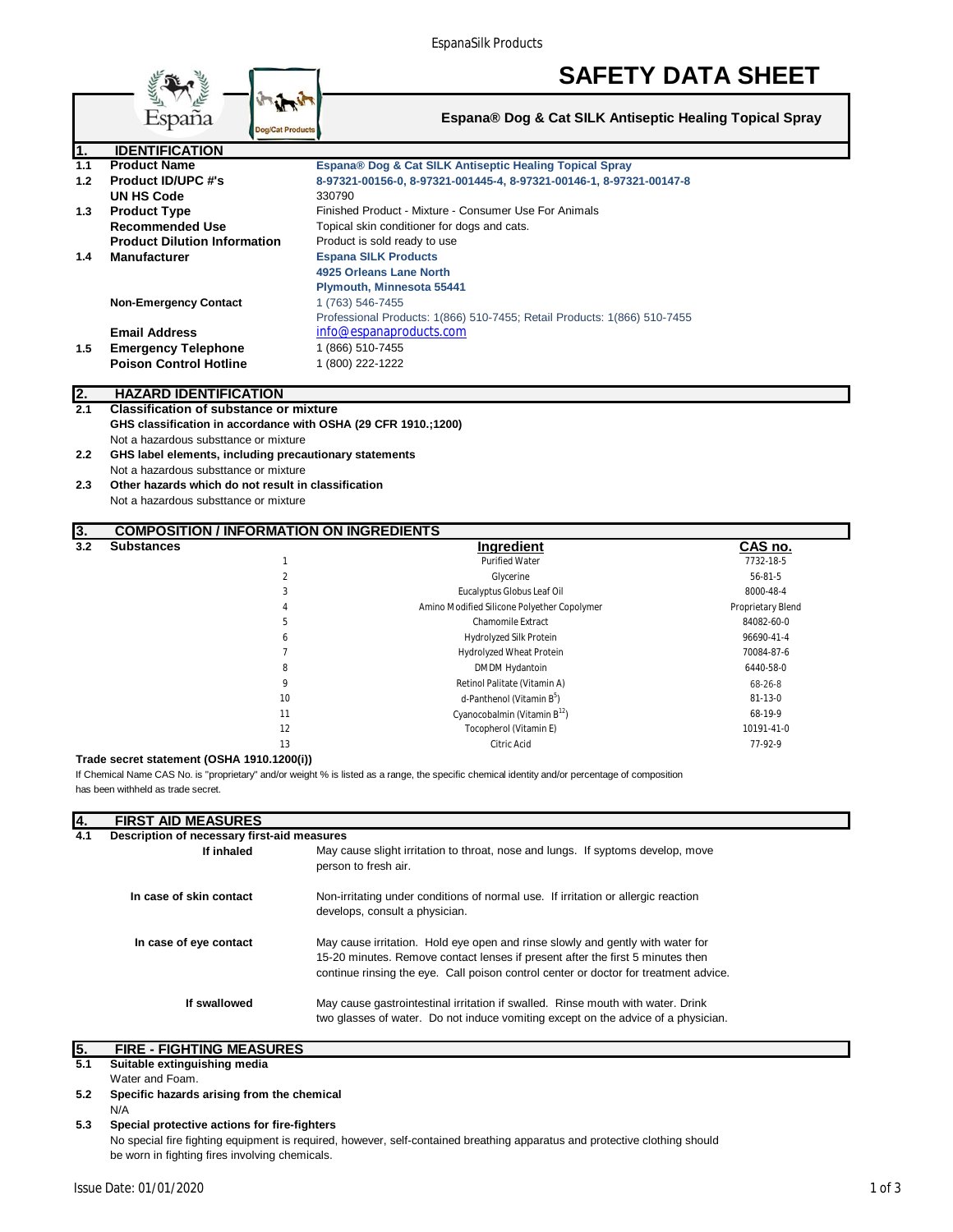#### **6. ACCIDENTAL RELEASE MEASURES**

- **6.1 Personal Precautions, protective equipment and emergency procedures** None. **6.2 Environmental precautions**
- None, product is biodegradeable.
- **6.3 Methods and materials for containment and cleaning up** Wash up spill area.

#### **7. HANDLING AND STORAGE**

- **7.1 Precautions for safe handling**
- Consider normal working environment. Use common sense precaution. **7.2 Conditions for safe storage, including any incompatibilities** Store in original, closed container.

#### **8. EXPOSURE CONTROLS/PERSONAL PROTECTION**

#### **8.3 Individual protection measures, such as personal protective equipment (PPE)**

Eye/face protection Wear splash goggles if contatct with liquid is likely. Skin protection Use rubber or neoprene gloves if necessary. Pespiratory protection Normal room ventilation.

#### **9. PHYSICAL AND CHEMICAL PROPERTIES**

| Appearance/form                        | milky liquid                  |
|----------------------------------------|-------------------------------|
| Odor                                   | Pleasant eucaltptus fragrance |
| Odor threshold                         | Not available.                |
| pH value                               | $6.0 - 7.5$                   |
| Melting/Freezing point                 | Not determined                |
| Boiling point/boiling range            | Not determined                |
| Flash point                            | Not determined                |
| Evaporation rate                       | Not determined                |
| Flammability (solid, gas)              | Not available.                |
| Upper/ lower flammability limit        | Not available.                |
| Vapor pressure                         | Not available.                |
| Vapor density                          | Not available.                |
| <b>Relative Density</b>                | Not available.                |
| Water solubility                       | Completely Soluable.          |
| Solubility in other solvents           | Not available.                |
| Partition coefficient: n-octanol/water | Not available.                |
| Autoignition temperature               | Not available.                |
| Decomposition temperature              | Not available.                |
|                                        |                               |

#### **10. STABILITY AND REACTIVITY**

| 10.1 | Reactivity                                                    | Hazardous polymerization: will not occur. |
|------|---------------------------------------------------------------|-------------------------------------------|
|      | 10.2 Chemical stability                                       | Stable under normal conditions            |
|      | 10.3 Possibility of hazardous reactions                       | None known for mixture.                   |
|      | 10.4 Conditions to avoid                                      | None known for mixture.                   |
| 10.5 | <b>Materials to avoid</b>                                     | None known for mixture.                   |
|      | 10.6 Hazardous Decomposition Products None known for mixture. |                                           |
|      |                                                               |                                           |

#### **11. TOXICOLOGICAL INFORMATION**

| Not expected to cause respiratory sensitization. |                 |                                   |                                                                                                                    |
|--------------------------------------------------|-----------------|-----------------------------------|--------------------------------------------------------------------------------------------------------------------|
| NTP: Not Listed                                  | ARC: Not Listed | <b>OSHA: Not Listed</b>           |                                                                                                                    |
|                                                  |                 | Not expected to be acutely toxic. | Prolonged skin contact may cause temporary irritation.<br>Direct contact with eyes may cause temporary irritation. |

#### **12. ECOLOGICAL INFORMATION**

| <b>Ecotoxicity</b>               | Not known for mixture. |
|----------------------------------|------------------------|
| Persistence and degradability    | Not known for mixture. |
| <b>Bioaccumulative potential</b> | Not known for mixture. |
| Mobility in soil                 | Not known for mixture. |
| Other adverse effects            | Not known for mixture. |

#### **13. DISPOSAL CONSIDERATION**

**Disposal of product** Disposal should be in accordance to applicable regional, national, local laws and regulations.